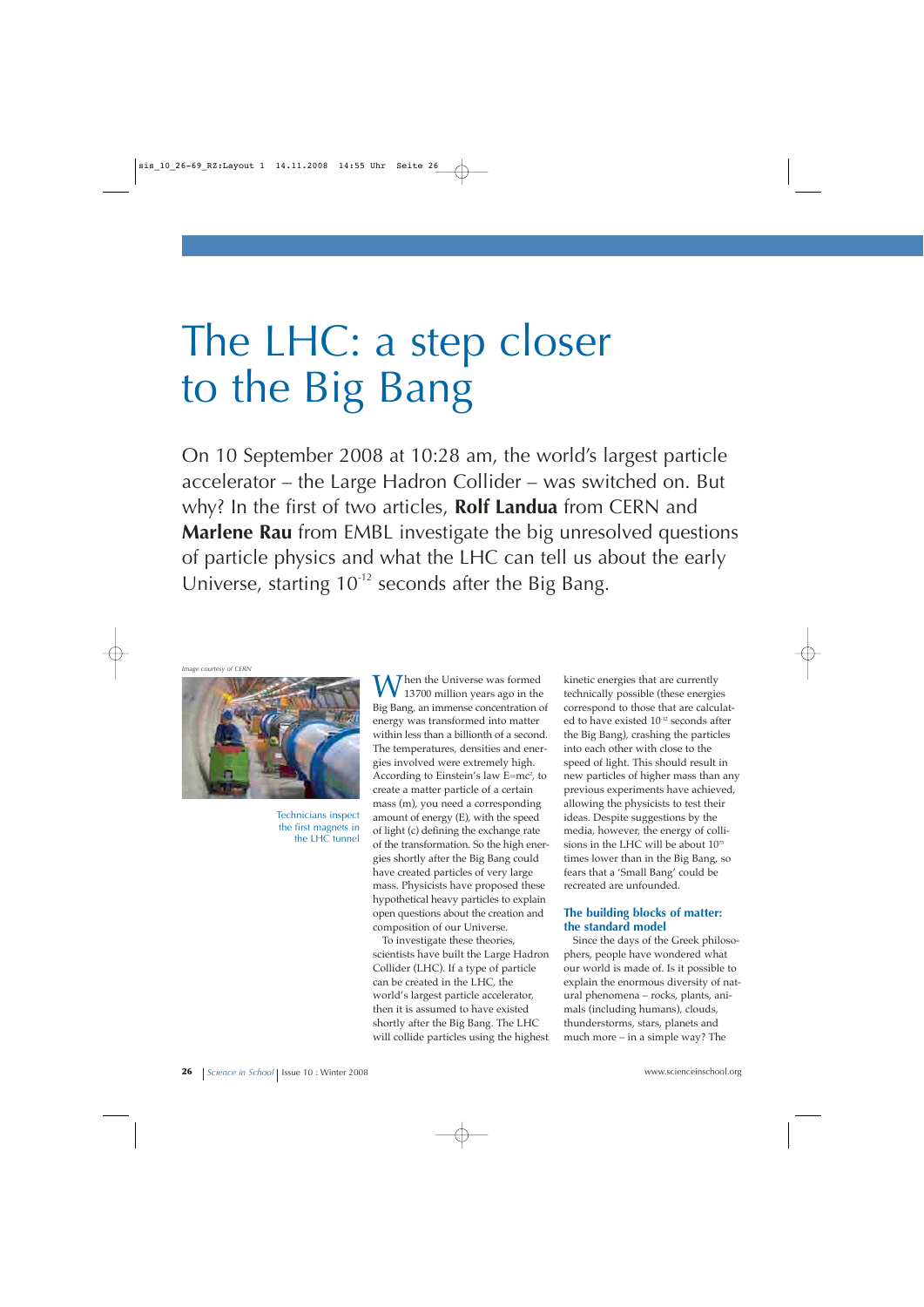

### **The standard model of particle physics**



theories and discoveries of physicists over the past century have given us an answer: everything in the Universe is made from a small number of building blocks called matter particles, governed by four fundamental forces. Our best understanding of how these are related to each other is encapsulated in the standard model of particles and forces (see image). Developed in the early 1970s, it is now a well-tested theory of physics.

Matter particles come in two different types: leptons and quarks. Both are point-like (no bigger than 10-19 m, a billion times smaller than an atomic diameter). Together, they form a set of twelve particles, divided into three families, each consisting of two leptons and two quarks. The fundamen*Image courtesy of CERN*



A welder making the very first interconnection between two cryomagnets for the LHC. The 1700 interconnections between superconducting magnets for the whole collider required 123000 separate welding and assembly operations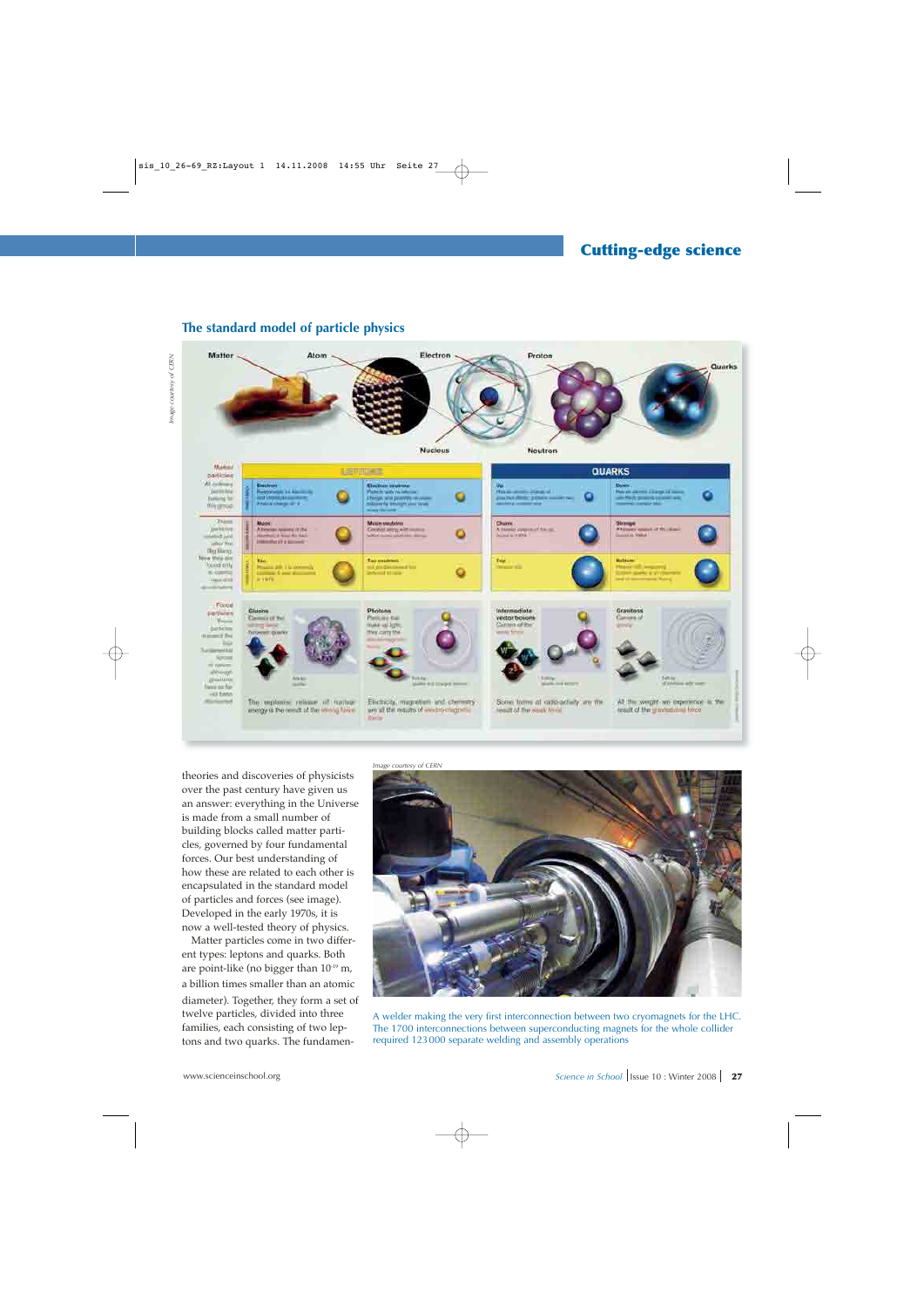tal family, consisting of an up-quark, a down-quark, an electron and a neutrino (the two leptons) is sufficient to explain our visible world. The eight matter particles in the other two families are not stable, and seem to differ from the fundamental family only in their larger mass. While the 2008 Nobel Prize for Physics was awarded for explaining why these other matter particles might exist<sup>w1</sup>, physicists are still trying to work out why there are exactly eight of them.

Matter particles can 'communicate' with each other in up to four different ways, by exchanging different types of messenger particles named bosons (one type for each of the four interactions), which can be imagined as little packets of energy with specific properties. The strength and the range of these four interactions (the fundamental forces) are responsible for the hierarchy of matter.

Three quarks are bound together by the short-range *strong interaction* to form hadrons (particles formed of quarks) – the protons (two up- and one down-quark) and neutrons (one up- and two down-quarks) of the atomic nucleus. Up-quarks have an electric charge of +2 /3, down-quarks of -1 /3, which explains the positive charge of protons and the uncharged state of neutrons.

How are the electrons then attracted to the nucleus to form an atom? Since protons have a positive electric charge and electrons a negative electric charge, they attract each other via the long-range *electromagnetic interaction*, forcing the light electrons into an orbital around the heavy nucleus. Several atoms can form molecules, which are the material basis of life.

Since all these particles have a mass, they also attract each other through *gravitation* – but this longrange force, the third type of interaction, is so very weak (about 38 orders of magnitude weaker than electromagnetism) that it only plays a role when many particles pull together.

The combined gravitational attraction of all protons and neutrons of Earth is what keeps you from floating off into space.

Finally, there is the *weak force* (actually stronger than gravity, but the weakest of the other three) – with a very short range – which allows the transformation of one type of quark into another, or of one type of lepton into another. Without these transformations, there would be no betadecay radioactivity, in which a neutron is converted into a proton, i.e. a down-quark is transformed into an up-quark (for a discussion of betadecay radioactivity, see Rebusco et al, 2007). Furthermore, the Sun would not shine: stars draw the energy they radiate from the process of fusion (for a further explanation, see Westra, 2006), in which a proton is turned into a neutron by the transformation of an up-quark into a down-quark – in other words, the reverse of beta decay.

Although the standard model has served physicists well as a means of understanding the fundamental laws of Nature, it does not tell the whole story. A number of questions remain unanswered, and experiments at the LHC will address some of these problems.

#### **A 'massive' problem – the Higgs field**

One of the open questions is: why do particles (and therefore matter) have mass? If particles had no mass, no structures could exist in the Universe, because everything would consist of individual massless particles moving at the speed of light. However, the mass of particles causes mathematical problems.

In the 1960s, an idea was developed to explain the weak force and the electromagnetic force within the same powerful theory, which described electricity, magnetism, light and some types of radioactivity as all being manifestations of a single underlying

*Image courtesy of CERN*



This track is an example of simulated data modelled for the CMS detector. Here, a Higgs boson is produced which decays into two jets of hadrons and two electrons. The lines represent the possible paths of particles produced by the proton-proton collision in the detector, while the energy these particles deposit is shown in blue



Peter Higgs visits the CMS experiment, which may find the elusive Higgs boson

force called, unsurprisingly, the electroweak force. But in order for this unification to work mathematically, it required the force-carrying particles to have a mass. However, it was unclear how to give these particles a mass mathematically. So in 1964, physicists Peter Higgs, Robert Brout and François Englert came up with a possible solution to this conundrum. They suggested that particles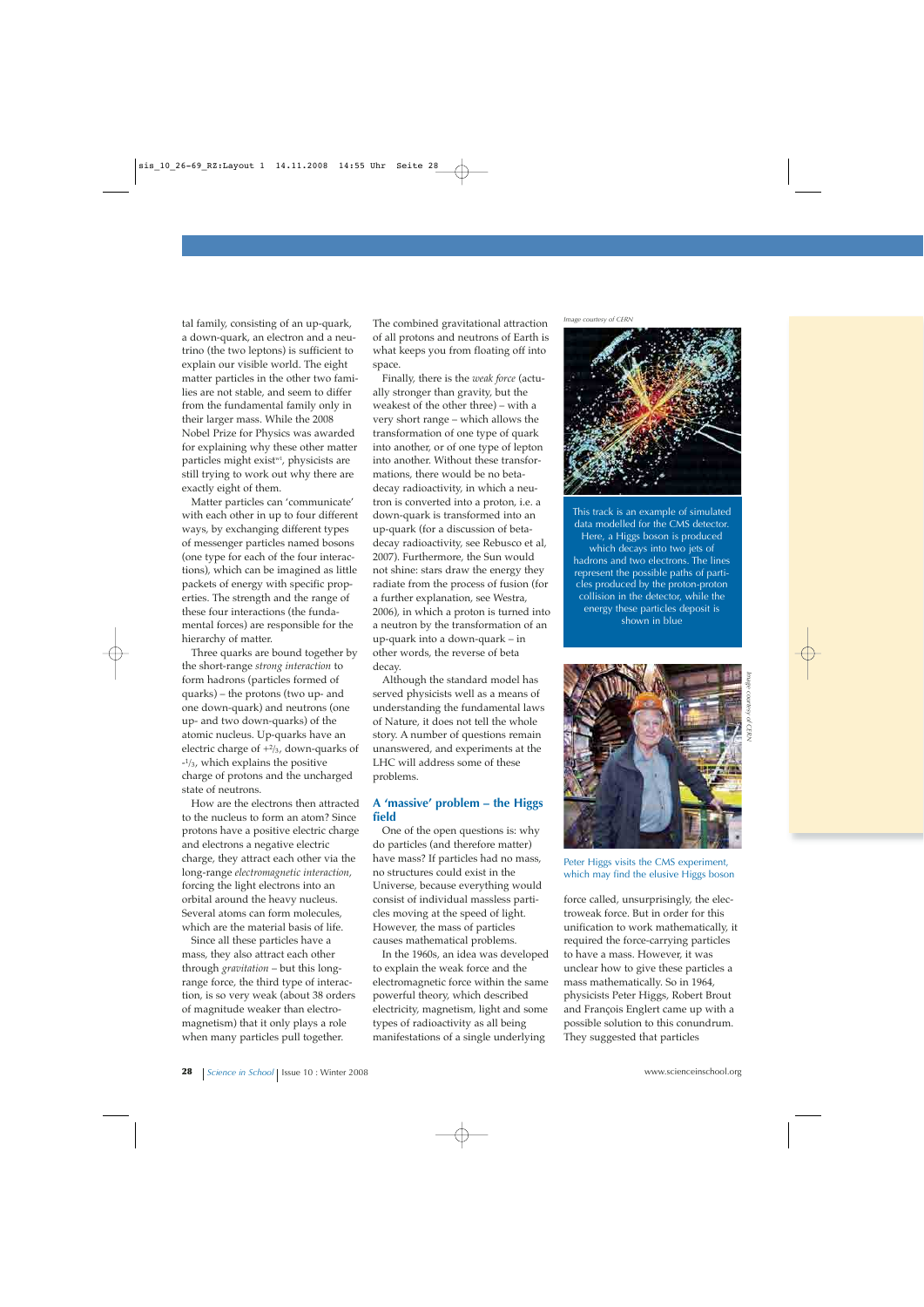## THE HIGGS MECHANISM



TO UNDERSTAND THE HIGGS

IF A RUMOUR CROSSES THE ROOM ...



A WELL KNOWN SCIENTIST, OLBERT EINSTEIN, WALKS IN, CREATING A DISTURBANCE as HE MOVES aCROSS THE ROOM, AND ATTRACTING A CLUSTER OF ADMIRERS WITH EACH STEP.

THIS INCREASES HIS RESISTANCE TO MOVEMENT – IN OTHER WORDS, HE ACQUIRES MASS, JUST LIKE a PARTICLE MOVING THROUGH THE HIGGS FIELD.







IT CREATES THE SAME KIND OF CLUSTERING, BUT THIS TIME AMONG THE SCIENTISTS THEMSELVES. IN THIS ANALOGY, THESE CLUSTERS ARE THE HIGGS PARTICLES.

acquired mass by interaction with an invisible force field called the Higgs field. Its associated messenger particle is known as the Higgs boson. The field prevails throughout the cosmos: any particles that interact with it (this interaction can be imagined as a kind of friction) are given a mass. The more they interact, the heavier they become, whereas particles that never interact with the Higgs field are left with no mass at all (see cartoon).

This idea provided a satisfactory way to combine established theories with observed phenomena. The problem is that no one has ever detected the elusive boson. The difficulty in finding it (if indeed it exists) is that the theory does not predict its mass, so it has to be searched for by trial and error.

Using high-energy particle collisions, physicists create new particles – and search among them for the Higgs boson. The search has been on for the past 30 years, using higher and higher energies, but the particle is still to be found – presumably the energies used

so far have not been high enough. As it stands, the Higgs particle must have a mass at least 130 times that of the proton. Scientists believe that the energy generated by the LHC – seven times higher than that used in any other collisions so far – should suffice to detect the Higgs boson.

Two of the experiments at the LHC, called ATLAS and CMS, will search for traces from the decay of the Higgs particle, which is believed to be very unstable. Proving its existence would be a great step in particle physics,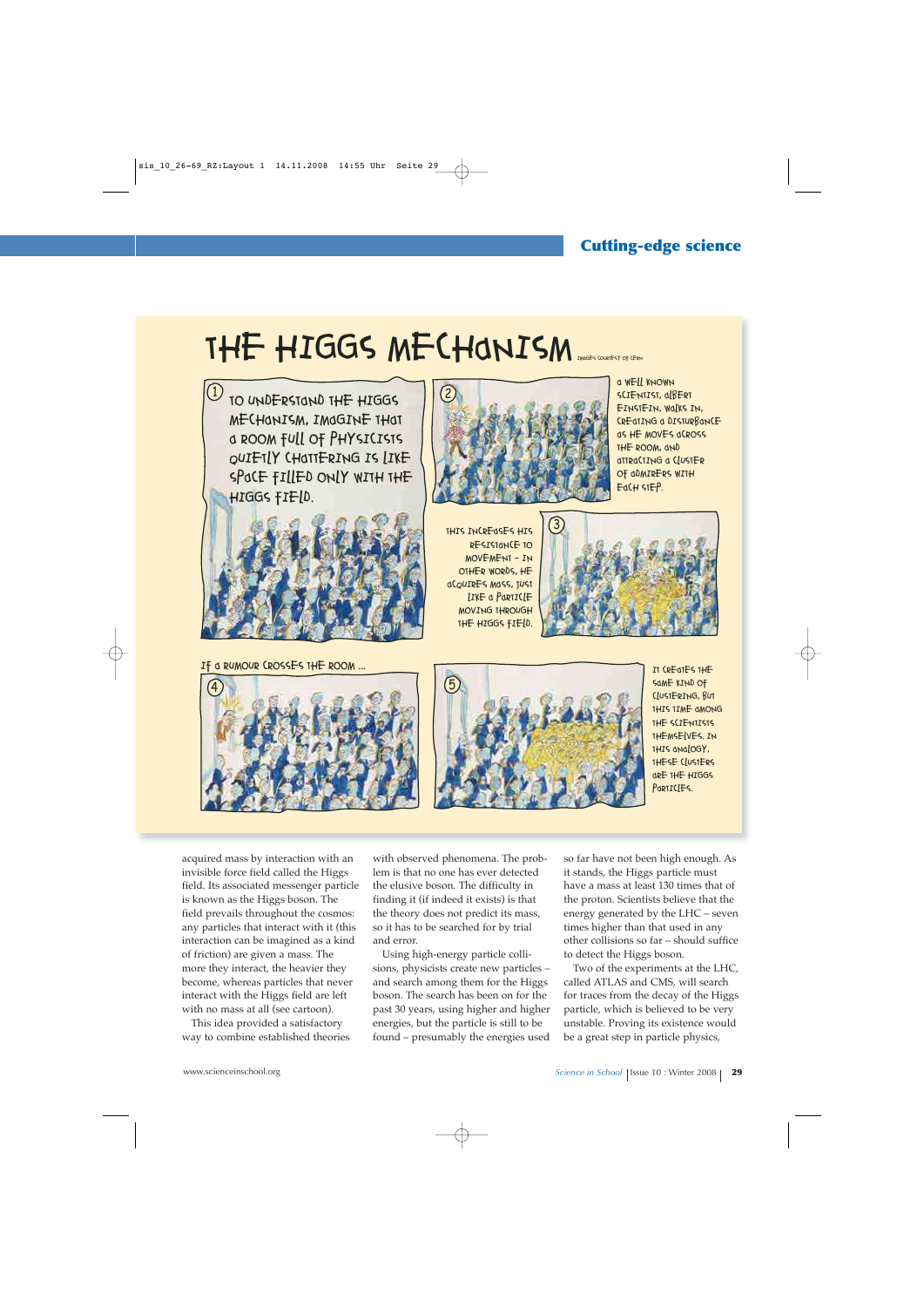since it would complete our understanding of matter. If, however, the Higgs boson is not found, this will mean that it is either even heavier than the LHC can detect, or simply that it does not exist after all. In that case, one of the competing theories that have been proposed may turn out to be true instead. Otherwise, theoretical physicists would be sent back to the drawing board to think of a completely new theory to explain the origin of mass.

#### **The dark side of the Universe**

There is another important aspect of particle physics that the standard model cannot explain: recent observations have revealed that everything we 'see' in the Universe (stars, planets, dust) accounts for only a tiny 4% of its total mass and energy (in the form of radiation and vacuum fields, such as the Higgs field). Most of the Universe, however, is made up of invisible substances that do not emit electromagnetic radiation – that is, we cannot detect them directly with telescopes or similar instruments. These substances only interact with 'normal' matter through gravity, not through the other three fundamental forces. We can, therefore, only detect them through their gravitational effects, which makes them very difficult to study. These mysterious substances are known as dark energy and dark matter (as discussed in Warmbein, 2007, and Boffin, 2008).

Recent observations suggest that dark matter makes up about 26% of the Universe. The first hint of its existence came in 1933, when astronomical observations and calculations of gravitational effects revealed that there must be more 'stuff' present in and around galaxies than telescopes could detect. Researchers now believe not only that the gravitational effect of dark matter allows galaxies to spin faster than would be expected from their observable mass, but also that the gravitational field of dark matter

deviates the light from objects behind it (gravitational lensing; for a brief description of gravitational lensing, see Jørgensen, 2006). These effects can be measured, and they can be used to estimate the density of dark matter even though we cannot directly observe it.

normally have a spin of  $\frac{1}{2}$ , while messenger particles have a spin of 1. Changing the spin by  $\frac{1}{2}$  unit would transform matter particles into messenger particles, and vice versa.

But what does supersymmetry have to do with dark matter? If the theory of supersymmetry is correct, then the

*Image courtesy of NASA, M. J. Jee and H. Ford (Johns Hopkins University); image source: Wikimedia Commons*



galaxy cluster Cl 0024+17 (ZwCl 0024+1652). Photograph taken using the Hubble Space Telescope

But what is dark matter? One idea is that it could consist of *supersymmetric particles* – a hypothesised full set of particle partners for each of the twelve particles described in the standard model (see diagram on page 31). The concept of supersymmetry postulates that for each known matter and messenger particle (e.g. the electron and the photon – the messenger particle of the electromagnetic force), there is a supersymmetric partner (in this case, the s-electron and the photino). In a supersymmetric world, these would have identical masses and charges to their partners in the standard model, but their internal angular momentum (called spin, measured in units of Planck's constant) would differ by  $\frac{1}{2}$  unit. Matter particles

Big Bang should have produced many supersymmetric particles. Most of them would have been unstable and decayed, but the lightest supersymmetric particles could have been stable. And it is these lightest supersymmetric particles which may linger in the Universe and cluster into big spheres of dark matter, which are thought to act as scaffolding for the formation of galaxies and stars inside them.

However, none of those supersymmetric particles have yet been detected – again, perhaps because their masses are so large that they are outside the range of particle accelerators less powerful than the LHC, as with the Higgs boson. So if they existed, even the lightest ones would have to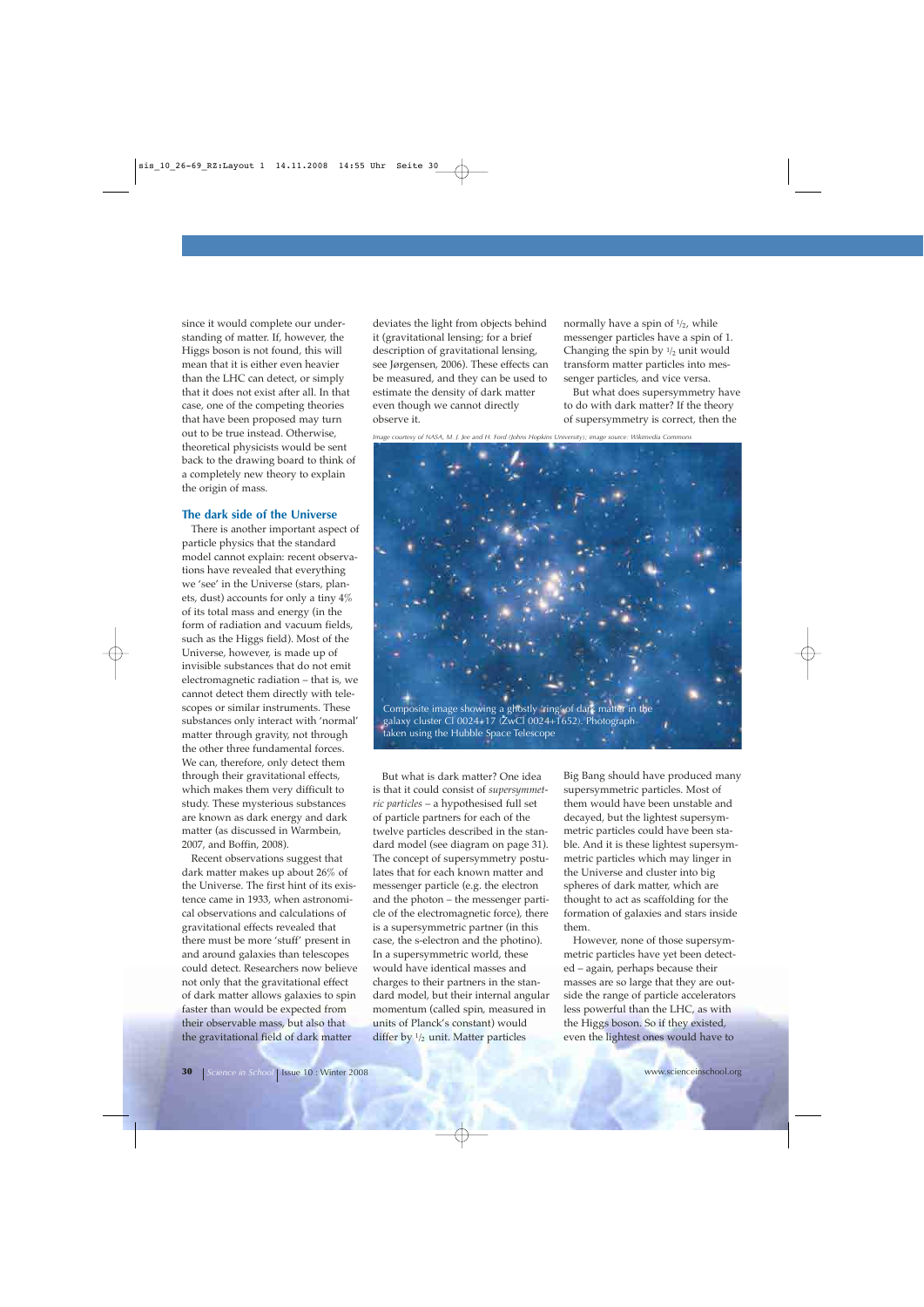## **Cutting-edge science**

*Image courtesy of CERN*



be very heavy: rather than having the same mass as their supersymmetric partners (as originally proposed), they would have to have much higher masses. Supersymmetry is also used as a possible explanation for other, more complex puzzles in particle physics. So if any of the LHC experiments can detect and measure the properties of these particles, it would mean a significant advance in our understanding of the Universe.

#### **The lost anti-world?**

Now we have heard about matter, dark matter and dark energy – but in the early Universe, there was even more: we have good reasons to believe that a tiny fraction of a second after the Big Bang, the Universe was filled with equal amounts of matter and antimatter. When particles are produced from energy, as in the Big Bang or in high-energy collisions, they are always created together with their antimatter counterparts. As soon as the antimatter particle meets a matter particle, both are annihilated, and the annihilation process transforms their mass back into energy. So, in the Big Bang, both matter and antimatter should have been produced in equal amounts, and then have wiped each other out entirely. Yet, while all the antimatter from the Big Bang disappeared, a small amount of matter was left over at the end of the process: this is what we consist of today. How could this have happened? Bang or in high-energy collisions, have rays collide at high energy with parti-havish are chanisms behind

Antimatter is like a mirror image of matter. For each particle of matter, an antiparticle exists with the same mass, but with inverted properties: for example, the negatively charged electron has a positively charged antiparticle called the positron. Antimatter was postulated in 1928 by physicist Paul Dirac. He developed a theory that combined quantum mechanics and Einstein's theory of special relativity to describe interactions of electrons moving at velocities close to the speed of light. The basic equation he derived turned out to have two solutions, one for the electron and one that described a particle with the same mass but with positive charge (what we now know to be the positron). In 1932, the evidence was found to prove these ideas correct, when the positron was discovered to occur naturally in cosmic rays. These rays collide at high energy with particles in the Earth's atmosphere: in these collisions, positrons and antiprotons are generated even today.

For the past 50 years and more, laboratories like CERN have routinely produced antiparticles in collisions and studied them, demonstrating to very high precision that their static properties (mass, charge and magnetic moment) are indeed similar to those of their matter particle counterparts. In 1995, CERN became the first laboratory to artificially create entire anti-atoms from anti-protons and positrons.

If the amounts of matter and antimatter were originally equal, why did they not annihilate each other entirely, leaving nothing but radiation? The fact that matter survived while antimatter vanished suggests that an imbalance occurred early on, leaving a tiny fraction more matter than antimatter. It is this residue from which stars and galaxies – and we – are made. Physicists today wonder how this imbalance could have arisen.

One of the LHC experiments (LHCb) seeks a better understanding of the disappearance of antimatter by studying the decay rates of b quarks – which belong to the third quark family (see the diagram of the standard model on page 27) – and comparing them with those of anti-b quarks. It is already known that their decay rates are different, but more detailed measurements are expected to give valuable insights this imbalance.

#### **The primary soup**

To answer all the above questions, physicists will collide protons in the LHC. However, for part of the year, beams of lead ions will be accelerated and collided instead, and the products of these collisions will be analysed by ALICE, the fourth large experiment in the LHC (besides ATLAS, CMS and LHCb).

About 10-5 seconds after the Big Bang, at a 'later' phase of the Universe, when it had cooled down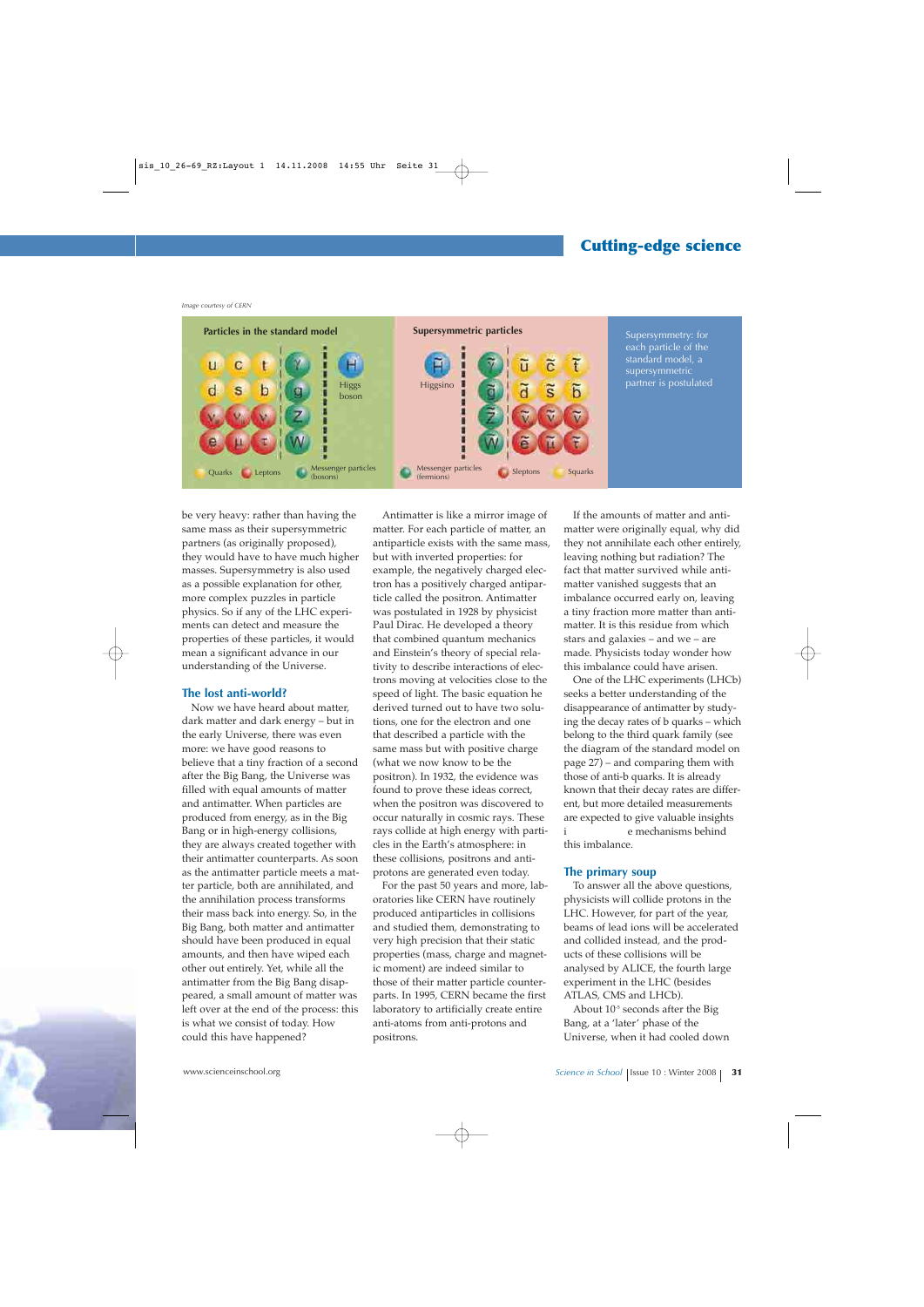to a 'mere' 2000 billion degrees, the quarks became joined together into protons and neutrons that later formed atomic nuclei (see the image of the History of the Universe). And there the quarks remain, stuck together by gluons, the messenger particles of the strong force (see the diagram of the standard model on page 27). Due to the fact that the strength of the strong force between quarks and gluons increases with distance, in contrast to that of other forces, experi-

ments have not been able to prise individual quarks or gluons out of protons, neutrons or other composite particles, such as mesons. Physicists say that the quarks and gluons are *confined* within these composite particles.

Suppose, however, that it *were* possible to reverse this process of confinement. The standard model predicts that at very high temperatures combined with very high densities, quarks and gluons would exist freely in a new state of matter known as



The stages of development of the Universe from the Big Bang to the present day

quark-gluon plasma, a hot, dense 'soup' of quarks and gluons. Such a transition should occur when the temperature exceeds around 2000 billion degrees – about 100 000 times hotter than the core of the Sun. For a few millionths of a second, about  $10<sup>-6</sup>$  s after the Big Bang, the temperature and density of the Universe were indeed high enough for the entire Universe to have been in a state of quark-gluon plasma. The ALICE experiment will recreate these conditions within the volume of an atomic nucleus, and analyse the resulting traces in detail to test the existence of the plasma and study its characteristics.

In the second article (Landua, 2008), Rolf Landua introduces the LHC technology and the four large experiments, ATLAS, CMS, LHCb and ALICE.

#### **References**

- Boffin H (2008) "Intelligence is of secondary importance in research." *Science in School* **10**: 14-19. www.scienceinschool.org/2008/ issue10/tamaradavis
- Jørgensen, UG (2006) Are there Earthlike planets around other stars? *Science in School* **2**: 11-16. www.scienceinschool.org/2006/ issue2/exoplanet
- Landua, R (2008) The LHC: a look inside. *Science in School* **10**: 34-45. www.scienceinschool.org/2008/ issue10/lhchow
- Rebusco P, Boffin H, Pierce-Price D (2007) Fusion in the Universe: where your jewellery comes from. *Science in School* **5**: 52-56. www.scienceinschool.org/2007/ issue5/fusion
- Warmbein B (2007) Making dark matter a little brighter. *Science in School* **5**: 78-80. www.scienceinschool.org/2007/
- issue5/jennylist
- Westra MT (2006) Fusion in the Universe: the power of the Sun. *Science in School* **3**: 60-62.